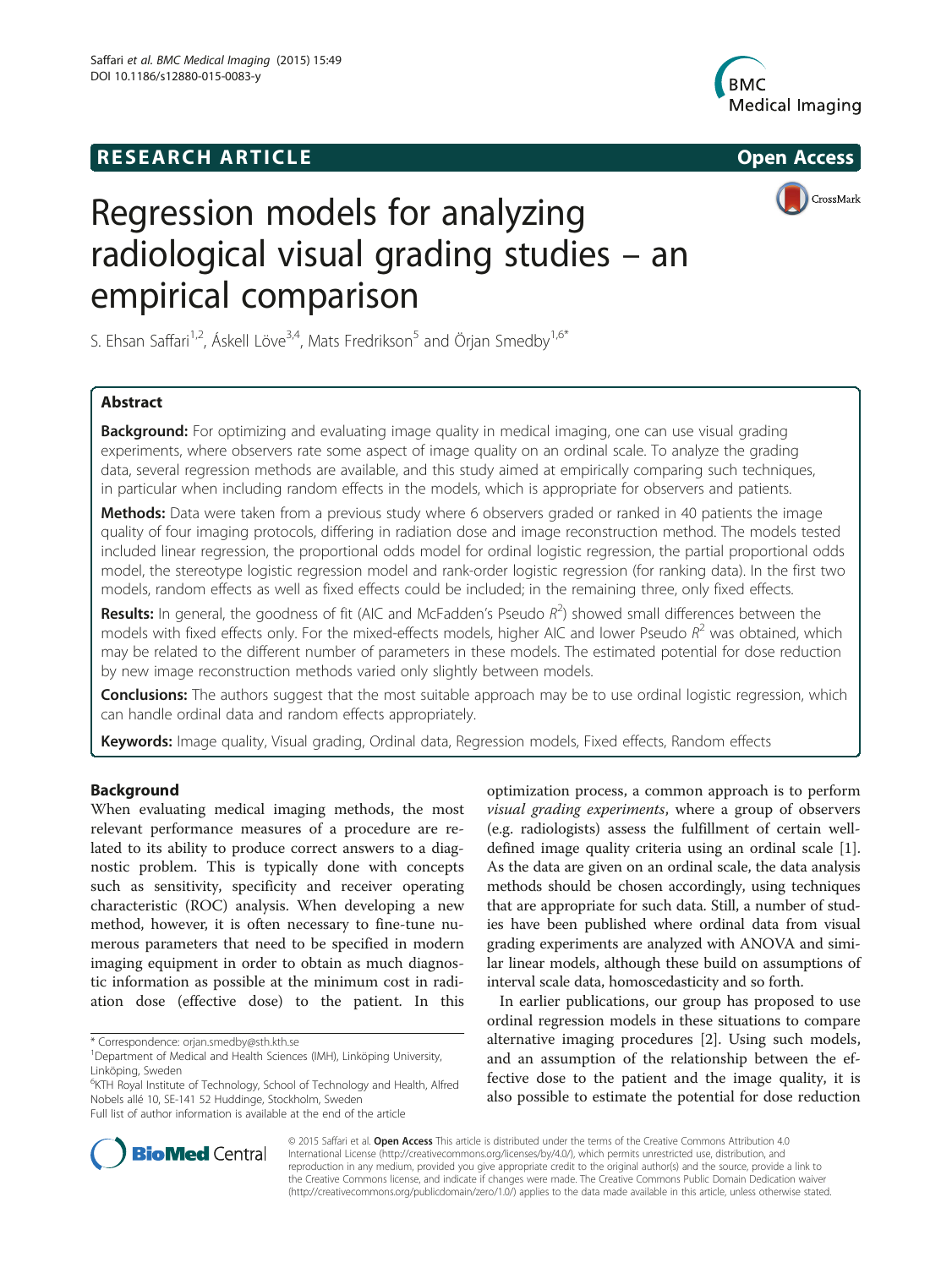that may be expected when a new technique is introduced [\[3](#page-9-0)]. Based on an experiment where both the imaging technique and the effective dose are varied, the estimated dose reduction is obtained from the ratio between two regression coefficients in the regression equation. Since two of the experimental factors, the patient and the observer, are not interesting per se, but can be seen as samples from two underlying populations, it may be appropriate to treat them as random effects, which can also be done with ordinal regression models [[4\]](#page-9-0).

In addition to the most common form of ordinal regression, the proportional odds model [[5](#page-9-0)], alternative approaches for analyzing ordinal data with regression models include the partial proportional odds model [\[6\]](#page-9-0) and the stereotype logistic model [[7](#page-9-0)]. These do not seem to have been applied to visual grading data before. In addition, random effects models have not been systematically compared to models with only fixed effects. Finally, it is not known to what extent the results of ordinal regression models differ from those of the simpler linear models.

Thus, the aim of the present study was to review regression models potentially suitable for analyzing visual grading studies and to empirically compare them on already available data, in particular to study the effect of including random effects in the model.

# Material and methods

#### Data

The data used were taken from a previously published study on image quality and radiation dose in brain Computed Tomography (CT) which evaluated two new reconstruction algorithms, i.e. methods for creating images from the acquired raw data [[8\]](#page-9-0). It has been suggested that new reconstruction algorithms (in particular iterative algorithms) may improve image quality to such an extent that the radiation dose to the patient may be reduced without impairing the image quality, which otherwise occurs when the radiation dose is reduced. Six neuroradiologists evaluated image quality in images acquired from 40 patients, each of whom underwent two consecutive brain CT examinations with two different effective dose levels. Images from all 80 examinations were reconstructed using four different image reconstruction methods: the traditional filtered back projection algorithm using the full dose  $(CTDI_{vol})$  of 57 mGy (*fd*), which served as the reference, the same algorithm using a reduced dose of 40 mGy (rd), and two different levels of iterative reconstruction algorithms (id2 and id4), also using the reduced dose. In the visual evaluation, each observer individually graded three image quality criteria – gray-white-matter discrimination (GW), basal ganglia delineation (BG) and general image quality (GQ) – using a four-grade ordinal scale ranging from 1 (poor) to 4 (excellent). In addition, each observer

ranked each set of four reconstructions, i.e. sorted the four image stacks in order from 1 (best) to 4 (worst) for each of the image quality criteria.

Thus the grading data comprises 3 image quality scores (GWscore, BGscore and GQscore) and 3 image quality ranks (GWrank, BGrank and GQrank) for each imaging protocol, observer and patient. As there were 6 observers and 40 patients, and we considered 4 imaging protocols (nd, rd, id2 and id4), the dataset consists of  $6 \times 40 \times 4 = 960$  observations. The data were stored in Stata format, and Stata 13.1 (StataCorp, College Station, TX, USA) was used for all analyses.

The ethical approval of the acquisition of data for the original publication [\[8](#page-9-0)] was given by the regional research ethics committee in Lund, Sweden (decision nr. 2010/594, date Nov. 11, 2010). Written informed consent was obtained from each patient before examination, and the study was performed in compliance with the Helsinki Declaration.

# Analysis of absolute grading scores

In this section, different regression models will be discussed. In all models, the response variable is GWscore, which is treated as an interval scale variable. We assume that the influence of dose is best modeled via the logarithm of the dose rather than the dose itself [[2](#page-9-0)]. Thus, there are five covariates in the regression models: log(CTDI), id2, id4, patient and observer, the two last of which are nominal, whereas  $id2$  and  $id4$  are dummy variables indicating whether an iterative reconstruction method was used.

## Regression models with fixed effects

We suppose in this section that all covariates are fixed effects in the regression models. We start the analysis with the most fundamental regression model, i.e. the linear regression model, and will then discuss the logistic regression models, which are the main concern of this paper.

Linear model In a linear regression model, it is supposed that the relationship between the dependent variable and the vector of regressors is linear; thus the model takes the following form:

$$
GWscore = \beta_0 + \beta_1 \log (CTDI) + \beta_2 id2
$$
  
+ 
$$
\beta_3 id4 + \beta_{4,p} + \beta_{5,o} + \epsilon
$$
 (1)

where  $\beta_i$ 's are the regression coefficients, and  $\epsilon$  is an error term from the population. This was achieved with the following Stata command:

regress GWscore logCTDI id2 id4 i:patient i:observer

Ordinal logistic regression The ordinal logistic regression model (proportional odds model) is used when the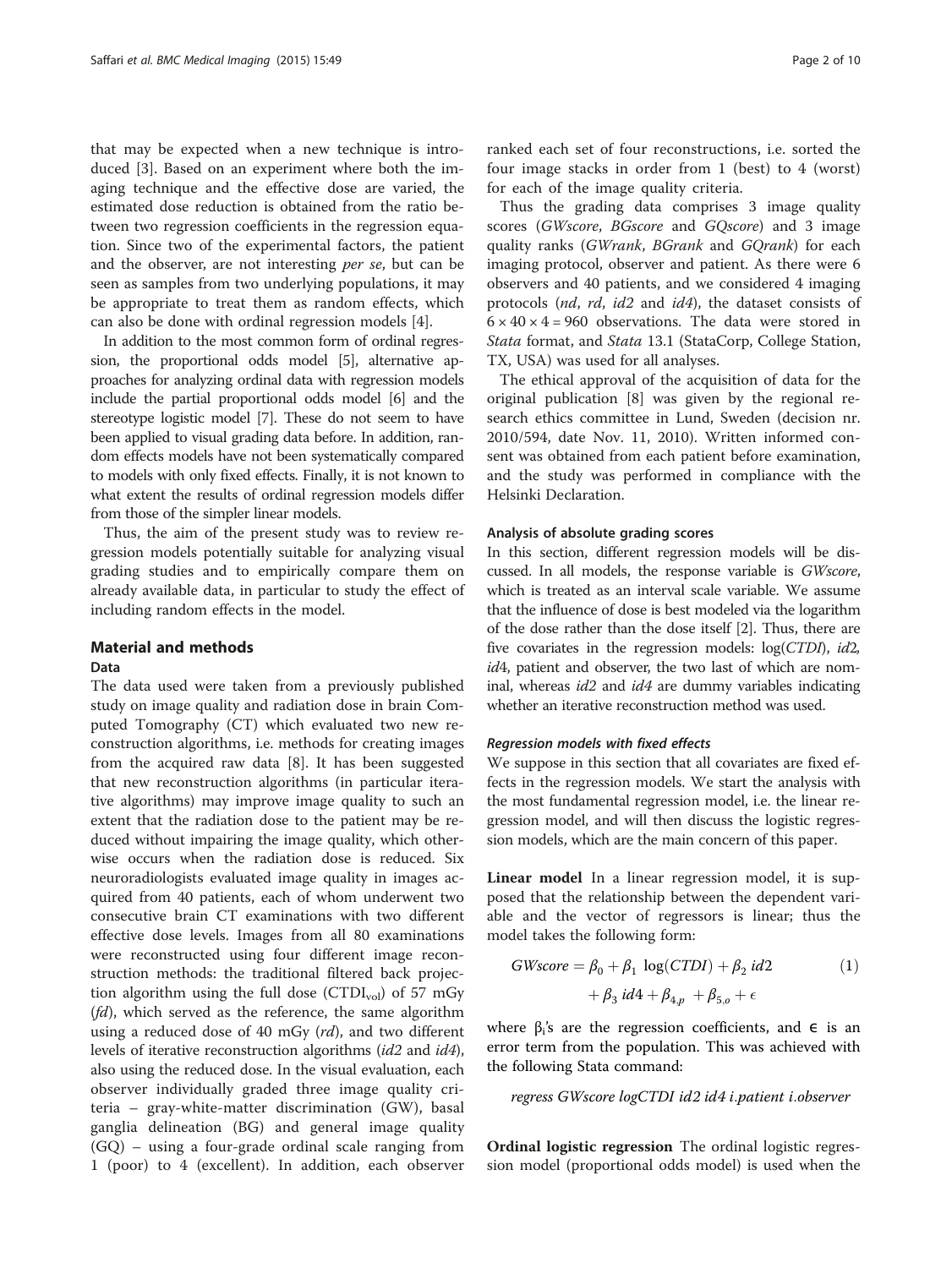dependent variable is ordinal. The cumulative probability of this regression model can be expressed in this form:

$$
P(GWscore \leq i | \mathbf{x}) = \frac{e^{\beta_{0i} - \beta'} \mathbf{x}}{1 + e^{\beta_{0i} - \beta'} \mathbf{x}}, i = 2, 3, 4
$$
\n
$$
(2)
$$

or

$$
logit(P(GWscore \le i | \mathbf{x})) = log \frac{P(GWscore \le i | \mathbf{x})}{1 - P(GWscore \le i | \mathbf{x})}
$$
  
=  $\beta_{0i} - \beta^{'}\mathbf{x}, i = 2, 3, 4$  (3)

where x is the vector of covariates,  $\beta_{0i}$  is a parameter that depends on *i*, and  $\beta$  (transposed  $\beta$ ) is the coefficient vector which is constant for all  $i$ . According to equations (2) and (3), there is only one set of coefficients  $(\beta')$  in the ordinal logistic regression model, and due to the same relationship between each pair of outcome groups, the ordinal logistic model will make the parallel regression assumption [\[7](#page-9-0), [9](#page-9-0)]. Since only the  $\beta_{0i}$  differ across values of  $i = 2, 3, 4$ , the three regression lines are all parallel. The following Stata command was used for this model:

#### ologit GWscore logCTDI id2 id4 i:patient i:observer

Partial proportional odds model In situations where the parallel regression assumption is violated, the ordinal logistic regression model is no longer an appropriate model. In this case, an alternative may be the partial proportional odds model, in which some of the  $\beta$  coefficients can be the same for all values of  $i$ , while others can differ  $(y_i)$ . Thus, this model is represented in the following form:

$$
P(GWscore > i|\mathbf{x}) = \frac{1}{1 + e^{-\beta_{0i} + \beta'}\mathbf{x} + \gamma'_i T}, i = 2, 3
$$
\n(4)

or

$$
logit (P(GWscore > i | \mathbf{x})) = \beta_{0i} - \beta' \mathbf{x} - \gamma'_i T, i = 2, 3
$$
\n(5)

where  $x$  and  $T$  are the covariates. This model is more difficult to interpret than the ordinal logistic regression model, since there will be many more parameters to consider and some effects might be statistically insignificant due to the increased number of parameters [[6,](#page-9-0) [10](#page-9-0)].

We have used the gologit2 command in Stata for this model as follows:

# xi : gologit2 GWscore logCTDI id2 id4 id4 i:observer  $i.path$ ; pl $(i.path)$  difficult

Stereotype logistic model An alternative model is to consider the response variable as categorical, rather than ordinal, i.e., we are unsure of the relevance of the ordering in the response variable in this case. Also, a multinomial logistic regression model may be suggested when the assumptions of the proportional odds model are not satisfied. Thus, the stereotype ordinal regression model can be considered as imposing ordering constraints on a multinomial model, which is a form of ordinal regression model. Unlike ordered logistic models, stereotype logistic models do not impose the proportional-odds assumption [[6, 11](#page-9-0)]. A full multinomial model can be represented by:

$$
P(GWscore = s|\mathbf{x}) = \frac{\exp(\beta_{0s} - \beta_s' \mathbf{x})}{\sum_{t=2}^4 \exp(\beta_{0t} - \beta_t' \mathbf{x})},
$$
(6)

where  $s = 2$ , 3, 4, and  $\beta_{00} \equiv 0$  and  $\beta_0 \equiv 0$ . In the multinomial logistic model, the number of parameter vectors to estimate is  $m-1$ , where  $m$  is the number of levels in the response variable. Based on the restriction on the multinomial model by the stereotype logistic model, the number of parameter vectors is between one and min  $(m-1, p)$ , where p is the number of covariates [\[12](#page-9-0)]. Thus, replacing  $β_s = φ_s β$ , the stereotype ordinal regression model can be written as follows:

$$
P(GWscore = s|\mathbf{x}) = \frac{\exp(\beta_{0s} - \phi_s \mathbf{\beta}' \mathbf{x})}{\sum_{t=2}^4 \exp(\beta_{0t} - \phi_t \mathbf{\beta}' \mathbf{x})},\tag{7}
$$

where  $\beta_{00} = \phi_0 \equiv 0$ . This was achieved with the following Stata command:

## slogit GWscore logCTDI id2 id4 i:patient i:observer

#### Regression models with random effects

In this section, it is supposed that three covariates including log(CTDI), id2 and id4 are considered as fixed effects and two covariates including patient and observer are specified as crossed random effects. The basic concept of a random effects model is that the variation across entities is assumed to be random and uncorrelated with the covariates, unlike the fixed effects model. The mixed linear model as well as the mixed-effects ordered logistic regression model will be discussed to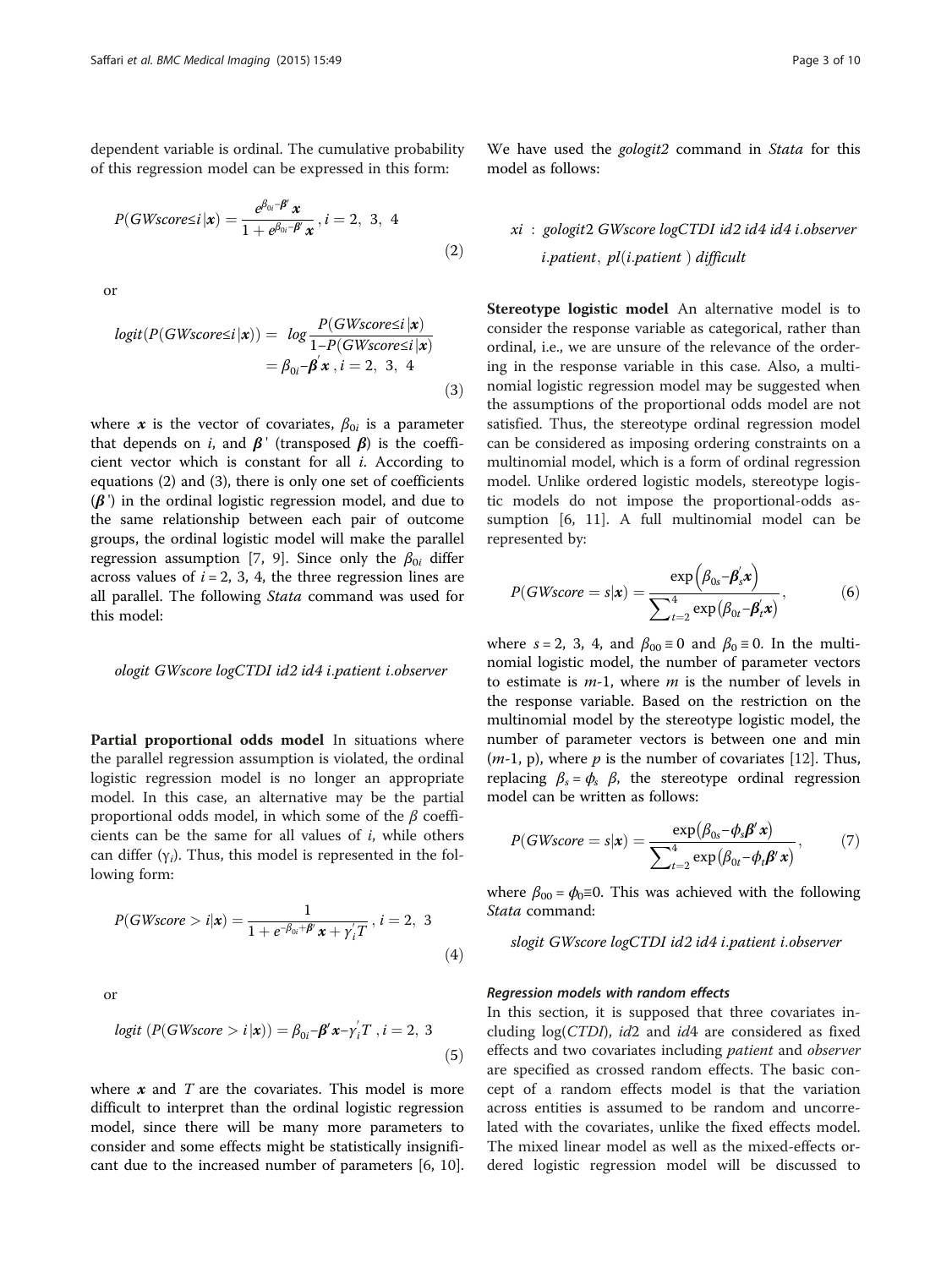analyze the data when there are both fixed and random effects in the model.

Mixed linear model The simplest model to analyze a data set with both fixed effects and random effects is a mixed linear model, which can be written in the following form:

$$
GWscore = \beta' x + b' z + \epsilon,
$$
\n(8)

where  $x$  is the model matrix for  $id2$ ,  $id4$  and  $nd$  as fixed effects, z is the model matrix for patient and observer as random effects,  $\beta$  is the vector of fixed-effects coefficients,  $\boldsymbol{b}$  is the vector of random-effects coefficients, and  $\boxtimes$  is an error term [[13\]](#page-9-0). We have used the *mixed* command in Stata for a mixed linear model including crossed random effects as follows:

mixed GWscore id2 id4 logCTDI jjall : <sup>R</sup>:observerjjall : R:patient

Mixed-effects ordered logistic regression A model that can handle random effects where the response variable is ordinal is the mixed-effects ordered logistic regression [[14](#page-9-0)]. In contrast to the ordinal logistic model, the model with random effects has the form:

$$
P(GWscore_{ij} \leq t | \mathbf{x}_{ij}, \mathbf{z}_{ij}) = \frac{\exp(\alpha_t - \beta' \mathbf{x}_{ij} - \mathbf{u}_i' \mathbf{z}_{ij})}{1 + \exp(\alpha_t - \beta' \mathbf{x}_{ij} - \mathbf{u}_i' \mathbf{z}_{ij})}, \ t = 2, 3,
$$
\n(9)

or

$$
logit P\bigl(GWscore_{ij} \leq t | \mathbf{x}_{ij}, \mathbf{z}_{ij}\bigr) = \alpha_t - \beta' \mathbf{x}_{ij} - \mathbf{u}_i' \mathbf{z}_{ij}, \qquad (10)
$$

where  $z_{ii}$  refers to a vector of covariates for the random effects (*patient* and *observer*) and  $u_i$  is the vector of random-effects coefficients [[14\]](#page-9-0). In Stata, the meologit command can be used for the ordinal logistic regression model with crossed random effects as follows:

$$
meologist \t\tGWscore logCTDI id2 id4 ||_all
$$
  
: R.observer||\_all : R. patient

Goodness of fit The metrics used to compare the methods were the pseudo  $R^2$  and Akaike's information criterion (AIC). The Pseudo  $R^2$ , also called McFadden's  $R^2$ , [\[15](#page-9-0)], defined by

$$
R_{McF}^{2} = 1 - \frac{\log \hat{L}(M_{Full})}{\log \hat{L}(M_{intercept})}
$$
\n(11)

is one of several approximations of the  $R^2$  for linear regression. None of these are interpreted as the  $R^2$  for linear regression, and they all give different result [[16](#page-9-0)]. An

advantage of the McFadden  $R^2$ , in addition to its simple definition, is that it can be used for all models estimated by maximum likelihood. Since all models used in this study are based on maximum likelihood, the McFadden  $R^2$  is calculated in the same way for all models, and they can therefore be compared with respect to  $R^2$ . The model with the largest  $R^2$  is the one that best fits the data.

However, for comparing models differing in the number of parameters, AIC [\[17](#page-9-0)] is more suitable:

$$
AIC = \frac{-2 \log \hat{L}(M_k) + 2p}{N} \tag{12}
$$

The most common alternative to AIC is the Bayesian information criterion (BIC). However, BIC takes the number of parameters (the degrees of freedom) into account in a way that makes it less appropriate than AIC for selecting between models with different number of parameters. The model with the smallest AIC value is considered to be the best [[17\]](#page-9-0).

Estimation of potential for dose reduction To estimate the dose reduction (in percent) that might come about by the application of  $id2$  and  $id4$ , we have used the technique proposed in our earlier publication [\[3](#page-9-0)], which relates the effect of replacing the reconstruction method to that of changing the effective dose. This involves forming the ratio between two regression coefficients and computing the confidence limits of the final expression using the delta method [[18](#page-9-0)]. The required Stata commands to be applied after fitting the regression model are as follows:

$$
nlcom (dosereduction\_id2: 1-exp\Big(-\Big(-b[id2]/_b[logCTDI]\Big)\Big))
$$
  

$$
nlcom (dosereduction\_id4: 1-exp\Big(-\Big(-b[id4]/_b[logCTDI]\Big)\Big))
$$

# Analysis of ranking data

Rank-order data differ in certain respects from grading data where each case is graded on the same absolute scale. One way of understanding ranking is to regard it as a sequence of choices. Then, there is gradually less freedom in the choice of grades, since the earlier choices constrain the available ranks for subsequent cases to those not used previously. This motivates the introduction of dedicated regression techniques for situations with rank-order data.

All regression models discussed in the previous section (including the linear model, ordinal logistic regression, partial proportional odds model, stereotype logistic model, mixed linear model and mixed-effects ordered logistic regression) can be applied to the data in which the response variable is GWrank. Besides these regression models, the rank-ordered logistic regression model can be an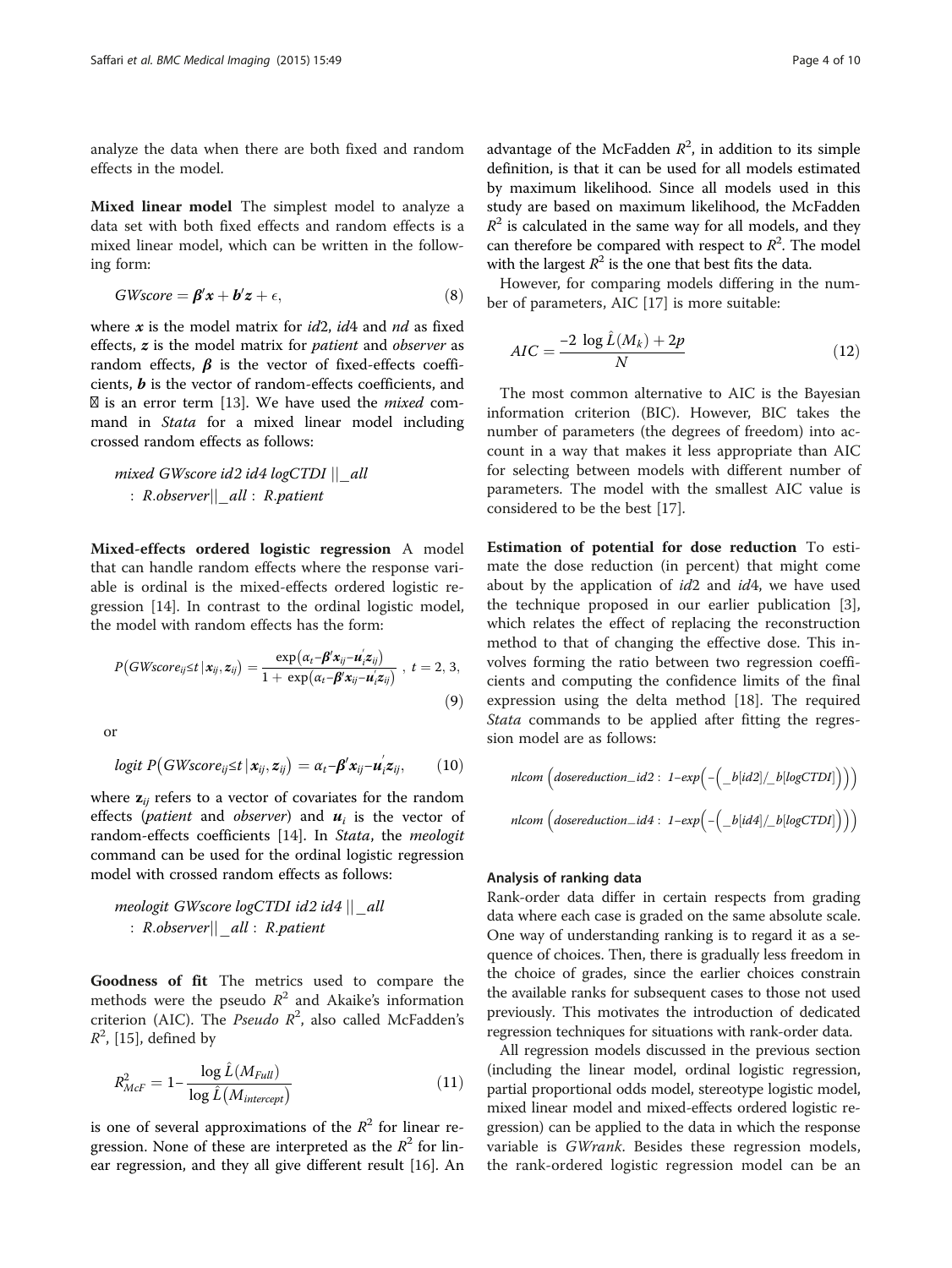<span id="page-4-0"></span>appropriate model since there is some extra information about the ranking of outcomes.

We define the response of respondent  $i$  by the vector  $y_i = (y_{i1}, ..., y_{ij})$ , where  $y_{ij}$  denotes the rank that individual i gives to item j. Let  $GWrank_{ii} = 1$  represent the event that respondent  $i$  most prefers alternative  $j$ . This leads to the following expression for the probability that item  $j$  is most preferred by individual i:

$$
P(GWrank_{ij} = 1 | \mathbf{x}_{ij}) = \frac{\exp\left(\mathbf{x}'_i \beta_j\right)}{\sum_{t=1}^{J} \exp\left(\mathbf{x}'_i \beta_t\right)}
$$
(13)

where  $\beta = {\beta_1, ..., \beta_l}$  and  $\beta_l$  is considered as zero for identification [\[19\]](#page-9-0). We have used the *rologit* command in Stata, which is specifically designed for ranking data, as follows:

#### rologit GWrank logCTDI id2 id4, group(groupid)

where *groupid* is an identifier variable that links the alternatives. Since the default for the rologit command is that higher values represent more attractive alternatives, we have recoded the GWrank variable to have a higher value indicating better quality. In this case, the Stata output is the same as when the reverse option in rologit is used, which specifies that in the preference order, a higher number means a less attractive alternative in the original data [[10\]](#page-9-0).

# Results

# Absolute scores

The results of the different regression models for GWscore, BGscore and GQscore are presented in Tables 1, [2](#page-5-0) and [3,](#page-5-0) respectively. The intercepts are excluded from the reported results in these tables due to different parameterization of the regression models. The analyses have been made using fixed effects models as well as fixed and random effects models, as explained in the previous section. All regression coefficients are statistically significant at the 0.01 level, except when contrasting categories 1 & 2 with category 3 (highest image quality) in the second panel with the partial proportional odds model for id2 with GWscore (Table 1), and for both id2 and id4 with BGscore and GOscore (Tables [2](#page-5-0) and [3](#page-5-0)). The confidence intervals of the coefficients are reported in parentheses in Tables 1, [2](#page-5-0) and [3.](#page-5-0)

In the linear model (regress), the regression equation of GWscore can be obtained using the coefficients reported in Table 1. The relationship between the covariates and the response variable is assumed to be linear, and an increase in the independent variables – i.e. increasing the effective dose as well as replacing the standard reconstruction with  $id2$  or  $id4$  – results in an increase in the GWscore, since the signs of all regression coefficients are positive.

In the ordinal logistic model (ologit), a log(CTDI) coefficient of 8.825 implies that a doubling of the CTDI for

Table 1 Estimated parameters, goodness-of-fit statistics and estimated dose reduction for GWscore

| Model                 | Coefficient      |         |                  |         |                |         | Goodness-of-fit |              | Dose reduction         |                        |
|-----------------------|------------------|---------|------------------|---------|----------------|---------|-----------------|--------------|------------------------|------------------------|
|                       | logCTDI          |         | id2              |         | id4            |         | AIC             | Pseudo $R^2$ | id <sub>2</sub>        | id4                    |
|                       | Est.             | P-value | Est.             | P-value | Est.           | P-value |                 |              |                        |                        |
| regress <sup>a</sup>  | 1.459            | < 0.001 | 0.158            | < 0.001 | 0.208          | < 0.001 |                 | 0.4160       | 10.29 %                | 13.31 %                |
|                       | (1.244, 1.674)   |         | (0.082, 0.234)   |         | (0.132, 0.284) |         |                 |              | $(6.14\% , 14.43\% )$  | $(9.37 \% , 17.24 \%)$ |
| ologit <sup>a</sup>   | 8.825            | < 0.001 | 0.966            | < 0.001 | 1.271          | < 0.001 | 1124.35         | 0.4172       | 10.37 %                | 13.41 %                |
|                       | (7.354, 10.295)  |         | (0.512, 1.419)   |         | (0.812, 1.730) |         |                 |              | $(6.35\% , 14.39\% )$  | $(9.60 \%$ , 17.23 %)  |
| $q$ ologit $2^a = 2$  | 9.487            | < 0.001 | 1.262            | < 0.001 | 1.465          | < 0.001 | 1184.56         | 0.4342       | 12.45 %                | 14.31 %                |
|                       | (7.213, 11.761)  |         | (0.682, 1.842)   |         | (0.873, 2.058) |         |                 |              | $(7.44 \% , 17.46 \%)$ | (9.25 %, 19.37 %)      |
| $q$ ologit $2^a = 3$  | 8.165            | < 0.001 | 0.521            | 0.172   | 0.985          | 0.008   |                 |              | 6.18 %                 | 11.37 %                |
|                       | (6.143, 10.189)  |         | $(-.227, 1.269)$ |         | (0.260, 1.711) |         |                 |              | $(-1.62 %, 13.98 %)$   | $(4.87 \% , 17.86 \%)$ |
| slogit <sup>a</sup>   | 17.447           | < 0.001 | 1.887            | < 0.001 | 2.433          | < 0.001 | 1123.27         | 0.4201       | 10.25 %                | 13.05 %                |
|                       | (14.460, 20.435) |         | (1.028, 2.746)   |         | (1.555, 3.310) |         |                 |              | $(6.35\% , 14.15\% )$  | $(9.23\% , 16.80\%)$   |
| mixed <sup>b</sup>    | 1.459            | < 0.001 | 0.158            | < 0.001 | 0.208          | < 0.001 | 1225.30         | 0.2748       | 10.29 %                | 13.31 %                |
|                       | (1.244, 1.673)   |         | (0.082, 0.234)   |         | (0.132, 0.284) |         |                 |              | $(6.14\%$ , 14.43 %)   | $(9.38\%$ , 17.24 %)   |
| meologit <sup>b</sup> | 8.433            | < 0.001 | 0.922            | < 0.001 | 1.213          | < 0.001 | 1215.96         | 0.2751       | 10.36 %                | 13.4 %                 |
|                       | (6.685, 10.180)  |         | (0.452, 1.392)   |         | (0.735, 1.692) |         |                 |              | $(6.21 \% 14.51 \%)$   | (9.49 %, 17.32 %)      |

95 % confidence limits of each estimate given in parentheses

<sup>a</sup>regression model with fixed effects only

bregression model with fixed and random effects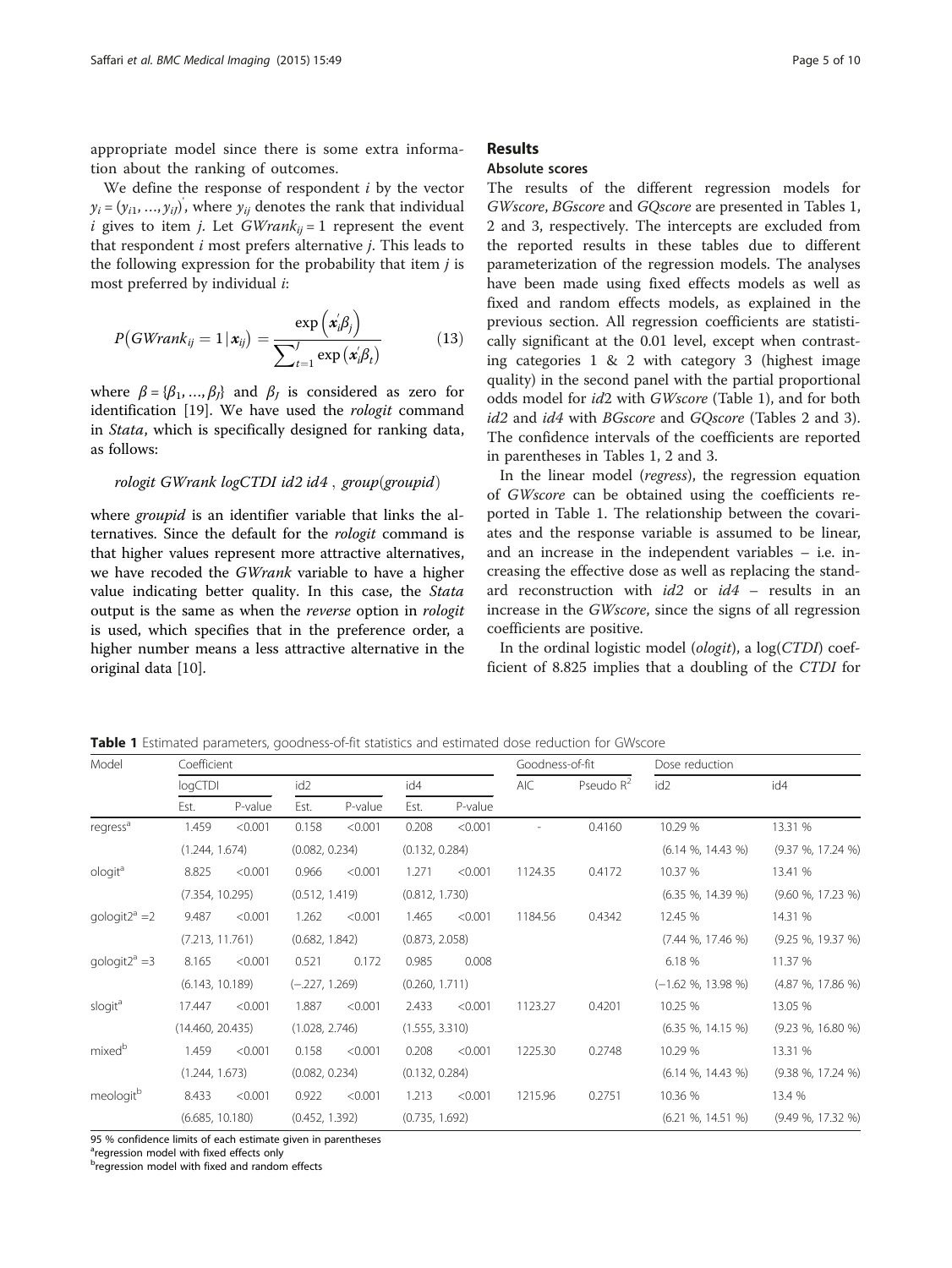<span id="page-5-0"></span>Table 2 Estimated parameters, goodness-of-fit statistics and estimated dose reduction for BGscore

| Model                 | Coefficient     |         |                  |         |                  |         | Goodness-of-fit |              | Dose reduction         |                        |
|-----------------------|-----------------|---------|------------------|---------|------------------|---------|-----------------|--------------|------------------------|------------------------|
|                       | logCTDI         |         | id2              |         | id4              |         | <b>AIC</b>      | Pseudo $R^2$ | id <sub>2</sub>        | id4                    |
|                       | Est.            | P-value | Est.             | P-value | Est.             | P-value |                 |              |                        |                        |
| regress <sup>a</sup>  | 1.329           | < 0.001 | 0.129            | 0.001   | 0.183            | < 0.001 |                 | 0.3645       | 9.26 %                 | 12.88 %                |
|                       | (1.113, 1.546)  |         | (0.052, 0.206)   |         | (0.107, 0.260)   |         |                 |              | $(4.58\%$ , 13.94 %)   | (8.50 %, 17.26 %)      |
| ologit <sup>a</sup>   | 8.249           | < 0.001 | 0.760            | 0.001   | 1.071            | < 0.001 | 1135.11         | 0.3705       | 8.80 %                 | 12.17 %                |
|                       | (6.766, 9.732)  |         | (0.321, 1.200)   |         | (0.623, 1.520)   |         |                 |              | $(4.44\%$ , 13.17 %)   | (8.00 %, 16.35 %)      |
| gologit2 <sup>a</sup> | 7.804           | < 0.001 | 0.883            | 0.001   | 1.431            | < 0.001 | 1190.70         | 0.3915       | 10.69 %                | 16.76 %                |
| $=2$                  | (5.807, 9.801)  |         | (0.368, 1.398)   |         | (0.877, 1.986)   |         |                 |              | $(5.18\% , 16.21\%)$   | (10.97 %, 22.55 %)     |
| gologit2 <sup>a</sup> | 7.842           | < 0.001 | 0.505            | 0.261   | 0.408            | 0.369   |                 |              | 6.24%                  | 5.07 %                 |
| $=$ 3                 | (5.577, 10.107) |         | $(-.376, 1.387)$ |         | $(-.481, 1.298)$ |         |                 |              | $(-3.27 %, 15.76 %)$   | $(-4.86 \%$ , 15.00 %) |
| slogit <sup>a</sup>   | 15.378          | < 0.001 | 1.337            | 0.001   | 2.036            | < 0.001 | 1124.99         | 0.3791       | 8.33 %                 | 12.40 %                |
|                       | (12.340, 18.42) |         | (0.577, 2.098)   |         | (1.246, 2.826)   |         |                 |              | $(4.17 \% 12.48 \%)$   | $(8.30\% , 16.50\%)$   |
| mixed <sup>b</sup>    | 1.329           | < 0.001 | 0.129            | 0.001   | 0.183            | < 0.001 | 1224.58         | 0.2207       | 9.26 %                 | 12.88 %                |
|                       | (1.114, 1.545)  |         | (0.053, 0.206)   |         | (0.107, 0.260)   |         |                 |              | $(4.59\% , 13.93\% )$  | (8.51 %, 17.26 %)      |
| meologit <sup>b</sup> | 7.806           | < 0.001 | 0.736            | < 0.001 | 1.031            | < 0.001 | 1216.93         | 0.2230       | 9.00 %                 | 12.38 %                |
|                       | (6.733, 8.879)  |         | (0.327, 1.146)   |         | (.618, 1.445)    |         |                 |              | $(4.52 \% , 13.48 \%)$ | $(8.09\%$ , 16.67 %)   |

95 % confidence limits of each estimate given in parentheses

<sup>a</sup>regression model with fixed effects only

**b**regression model with fixed and random effects

one of the image stacks in the comparison would lead to a huge increase by a factor of  $2^{8.825}$  = 453.513 in the odds for a higher score for that stack. The coefficient regression for id2 and id4 are 0.966 and 1.271, respectively, and they can be interpreted to the odds being multiplied by  $e^{0.966}$  = 2.627 and  $e^{1.271}$  = 3.564, respectively, when the

corresponding iterative reconstruction method is used instead of the standard method.

For the partial proportional logistic model (gologit2), the first panel contrasts  $GWscore = 1$  with categories 2 and 3, whereas the second panel contrasts with category 4. Hence, positive coefficients indicate

Table 3 Estimated parameters, goodness-of-fit statistics and estimated dose reduction for GQscore

| Model                 | Coefficient      |         |                   |         |                   |         | Goodness-of-fit |              | Dose Reduction         |                        |
|-----------------------|------------------|---------|-------------------|---------|-------------------|---------|-----------------|--------------|------------------------|------------------------|
|                       | logCTDI          |         | id <sub>2</sub>   |         | id4               |         | AIC             | Pseudo $R^2$ | id2                    | id4                    |
|                       | Est.             | P-value | Est.              | P-value | Est.              | P-value |                 |              |                        |                        |
| regress <sup>a</sup>  | 1.424            | < 0.001 | 0.158             | < 0.001 | 0.175             | < 0.001 |                 | 0.3560       | 10.53 %                | 11.57 %                |
|                       | (1.217, 1.630)   |         | (0.085, 0.232)    |         | (0.102, 0.248)    |         |                 |              | $(6.46\%$ , 14.59 %)   | $(7.58\% , 15.56\%)$   |
| ologit <sup>a</sup>   | 9.626            | < 0.001 | 1.011             | < 0.001 | 1.133             | < 0.001 | 1060.25         | 0.3573       | 9.97 %                 | 11.10 %                |
|                       | (8.020, 11.232)  |         | (0.547, 1.476)    |         | (0.665, 1.600)    |         |                 |              | $(6.13\%$ , 13.17 %)   | $(7.32 \% , 14.88 \%)$ |
| gologit2 <sup>ª</sup> | 8.627            | < 0.001 | 1.092             | < 0.001 | 1.484             | < 0.001 | 1113.99         | 0.3816       | 11.89 %                | 15.80 %                |
| $=2$                  | (6.519, 10.735)  |         | (0.558, 1.625)    |         | (0.924, 2.044)    |         |                 |              | $(6.74\% , 17.03\% )$  | (10.48 %, 21.12 %)     |
| $q$ ologit $2^a = 3$  | 9.652            | < 0.001 | 0.964             | 0.073   | 0.387             | 0.507   |                 |              | 9.50 %                 | 3.93 %                 |
|                       | (6.915, 12.388)  |         | $(-0.091, 2.019)$ |         | $(-0.756, 1.529)$ |         |                 |              | $(1.29\%$ , 17.72 %)   | $(-6.76\% , 14.61\%)$  |
| slogit <sup>a</sup>   | 18.523           | < 0.001 | 1.867             | < 0.001 | 2.148             | < 0.001 | 1061.13         | 0.3594       | 9.59 %                 | 10.95 %                |
|                       | (15.277, 21.769) |         | (0.997, 2.738)    |         | (1.275, 3.022)    |         |                 |              | $(5.80 \%$ , 13.38 %)  | $(7.23 \% , 14.67 \%)$ |
| mixed <sup>b</sup>    | 1.424            | < 0.001 | 0.158             | < 0.001 | 0.175             | < 0.001 | 1119.97         | 0.1857       | 10.53 %                | 11.57 %                |
|                       | (1.218, 1.630)   |         | (0.085, 0.231)    |         | (0.102, 0.248)    |         |                 |              | $(6.47 \% , 14.59 \%)$ | $(7.58\% , 15.55\%)$   |
| meologit <sup>b</sup> | 9.179            | < 0.001 | 0.967             | < 0.001 | 1.085             | < 0.001 | 1123.66         | 0.1853       | 10.00 %                | 11.15 %                |
|                       | (7.031, 11.328)  |         | (0.468, 1.467)    |         | (0.578, 1.592)    |         |                 |              | $(6.03 \% 13.98 \%)$   | $(7.25 \% , 15.05 \%)$ |

95 % confidence limits of each estimate given in parentheses

<sup>a</sup>regression model with fixed effects only

bregression model with fixed and random effects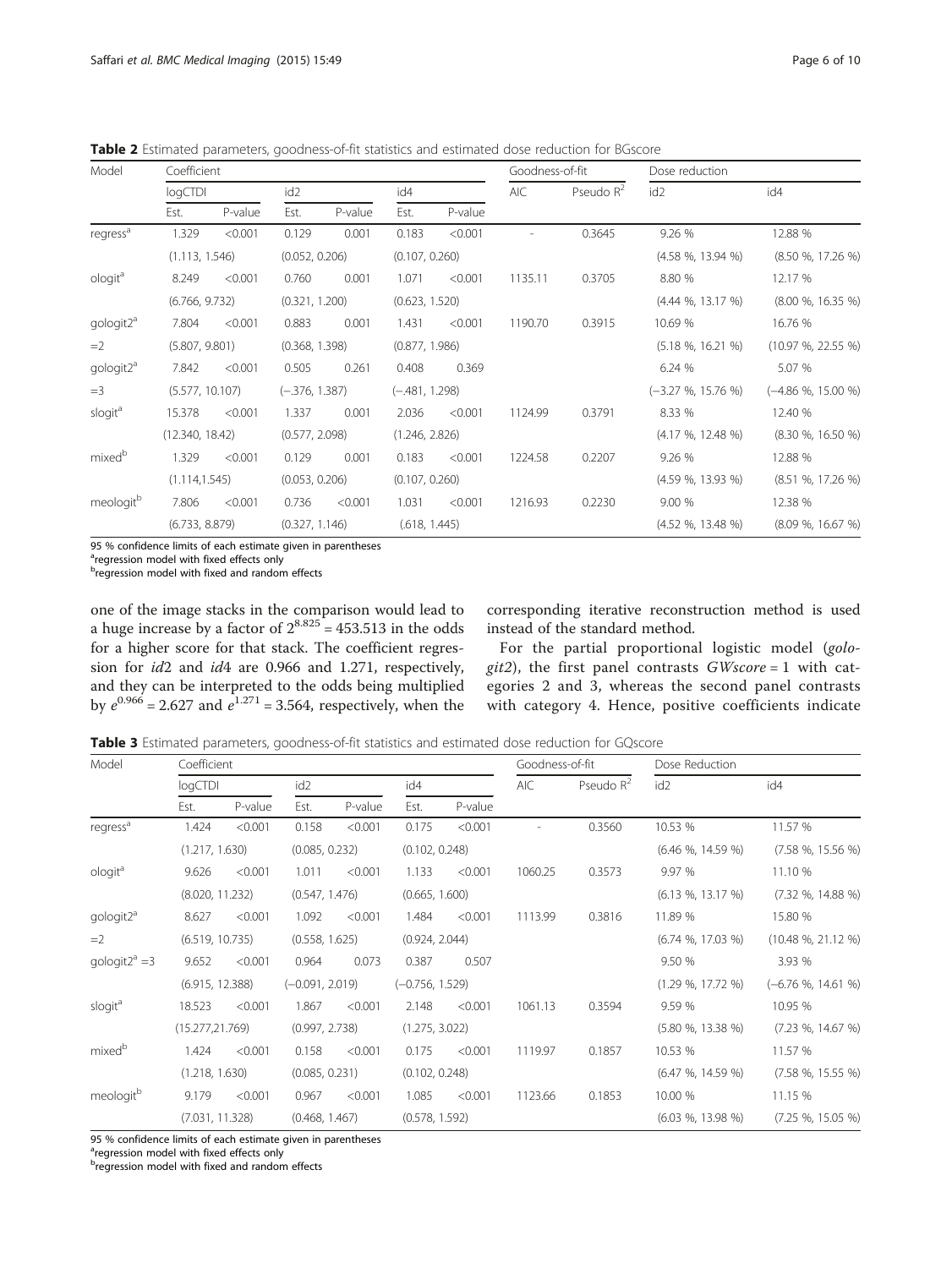<span id="page-6-0"></span>that higher values on the independent variable make it more likely that the respondent will be in a higher category of GWscore than the current one.

Since the stereotype model (slogit) is a type of an ordinal logistic regression model, the interpretation of its coefficients is similar to the ordinal logistic model. For the *id*2 and *id*4 variables, the odds of the highest image quality versus lowest image quality increased by a factor of  $e^{1.887}$  = 6.6 and  $e^{2.433}$  = 11.4, respectively, holding all other variables constant. As discussed in the previous section, there is another parameter in the stereotype model and that is  $\phi_s$ . Since the response variable has only three categories in this case, it is supposed that  $\phi_0 \equiv 0$ ,  $\phi_2 \equiv 1$ , and the estimate of  $\phi_1$  is equal to 0.431. Since we have  $\phi_0 < \phi_1 < \phi_2$ , we conclude that the stereotype logistic model confirms that the subjective assessment of the dependent variable is indeed ordered, and the groups (GWscore categories) are distinguishable.

For the mixed linear model (mixed), the regression coefficients are similar to the linear regression model with fixed effects (regress) and the only difference is that the patient and observer variables have been considered as random effects in the mixed linear model.

Also the regression coefficients of the mixed-effects ordered logistic regression (meologit) are very close to the ordinal logistic regression model (ologit). The estimates of the variance of the random intercept at the observer and patient level are 0.689 and 4.478, respectively.

The goodness-of-fit statistics (AIC and Pseudo  $R^2$ ) of all regression models are also given in Tables [1,](#page-4-0) [2](#page-5-0) and [3](#page-5-0). In Tables [1](#page-4-0) and [2](#page-5-0) the slogit model, and in Table [3](#page-5-0) the ologit model, present the smallest AIC among all fixed effects models, although the differences are small. The *gologit2* model represents the largest *Pseudo*  $R^2$  among all fixed effects models in Tables [1,](#page-4-0) [2](#page-5-0) and [3.](#page-5-0)

The estimated potential for reduction of the CTDI settings (dose reduction) for GQscore, BGscore and GQscore are reported in Tables [1](#page-4-0), [2](#page-5-0) and [3,](#page-5-0) respectively. The confidence limits of the dose reductions, calculated using the delta method, are also presented. The proposed percentage of dose reduction for id2 (around 10 %, with confidence intervals around (6 %, 14 %), for GWscore) is very similar for all regression models in Table [1,](#page-4-0) except for the partial proportional odds model. This is also true for the estimated percentages of dose reduction for id4 (around 13 %, with a confidence interval around 9 %, 17 %). The results thus indicate smaller dose reductions for *id*2 than for *id*4, although the confidence intervals overlap to a large extent.

To compare the effect of *id*2 with *id*4 on the response variable, we restricted the analysis to observations using  $id2$  or  $id4$  and considered only one covariate ( $id2$ ) in the regression models. The estimates thus obtained and their confidence intervals are reported in Table 4 for

| Table 4 Parameter estimation of id2 versus id4 |  |
|------------------------------------------------|--|
|------------------------------------------------|--|

| Model                 | GWscore           |            | GQscore           |            | <b>BGscore</b>     |            |
|-----------------------|-------------------|------------|-------------------|------------|--------------------|------------|
|                       | Fst.              | $P$ -value | Fst.              | $P$ -value | Est.               | $P$ -value |
| regress <sup>a</sup>  | $-0.050$          | 0.199      | $-0.017$          | 0.641      | $-0.054$           | 0.141      |
|                       | $(-0.126, 0.026)$ |            | $(-0.087, 0.054)$ |            | $(-0.126, 0.018)$  |            |
| ologit <sup>a</sup>   | $-0.322$          | 0.164      | $-0.13$           | 0.603      | $-0.374$           | 0.127      |
|                       | $(-0.775, 0.131)$ |            | $(-0.621, 0.361)$ |            | $(-0.854, 0.107)$  |            |
| gologit2 <sup>d</sup> | $-0.215$          | 0.488      | $-0.393$ 0.185    |            | $-0.596$ 0.046     |            |
| $=2$                  | $(-0.823, 0.392)$ |            | $(-0.975, 0.189)$ |            | $(-1.182, -0.010)$ |            |
| qologit2 <sup>a</sup> | $-0.472$          | 0.182      | 0.629             | 0.228      | 0.104              | 0.82       |
| $=$ 3                 | $(-1.166, 0.221)$ |            | $(-0.394, 1.653)$ |            | $(-0.788, 0.996)$  |            |
| slogit <sup>a</sup>   | $-0.592$          | 0.194      | $-0.408$          | 0.281      | $-0.743$           | 0.052      |
|                       | $(-1.485, 0.301)$ |            | $(-1.150, 0.334)$ |            | $(-1.491, 0.005)$  |            |
| mixed <sup>b</sup>    | $-0.050$          | 0.176      | $-0.017$ 0.640    |            | $-0.054$ 0.14      |            |
|                       | $(-0.122, .022)$  |            | $(-0.087, 0.053)$ |            | $(-0.126, 0.018)$  |            |
| meologit <sup>b</sup> | $-0.3217$ 0.164   |            | $-0.126$          | 0.598      | $-0.336$           | 0.152      |
|                       | $(-0.775, 0.131)$ |            | $(-0.597, 0.344)$ |            | $(-0.794, 0.123)$  |            |

95 % confidence limits given in parentheses

<sup>a</sup>regression model with fixed effects only

bregression model with fixed and random effects

GWscore, BGscore and GQscore. It was found that the coefficients are all statistically insignificant at the 0.01 level.

#### Ranking data

The rank-ordered logistic regression model was applied with GWrank, which represents the ranked order between the four imaging protocols, as the response variable. The regression coefficients, goodness-of-fit statistics and the estimates of dose reduction for linear models (fixed effects and mixed effects), ordinal logistic regression models (fixed effects and mixed effects) as well as the rank-ordered logistic model are reported in Table [5](#page-7-0). All regression coefficients are statistically significant at the 0.01 level. The rank-ordered logistic model, which is designed specifically for analyzing rankorder data, presents the best performance among all models in terms of the goodness-of-fit measures (AIC and Pseudo  $R^2$ ). Unlike the results of GWscore, the estimated dose reduction figures for id2 (around 18 %) were greater than for id4 (around 15 %) while working with GWrank. The corresponding finding was also made for BGrank and GQrank. (Tables [6](#page-7-0) and [7](#page-8-0)) In all cases, though, there was considerable overlap of the confidence intervals.

# **Discussion**

In the present study, we did not find any dramatic differences in the results between the tested regression models. Overall, the goodness-of-fit statistics in Tables [1](#page-4-0),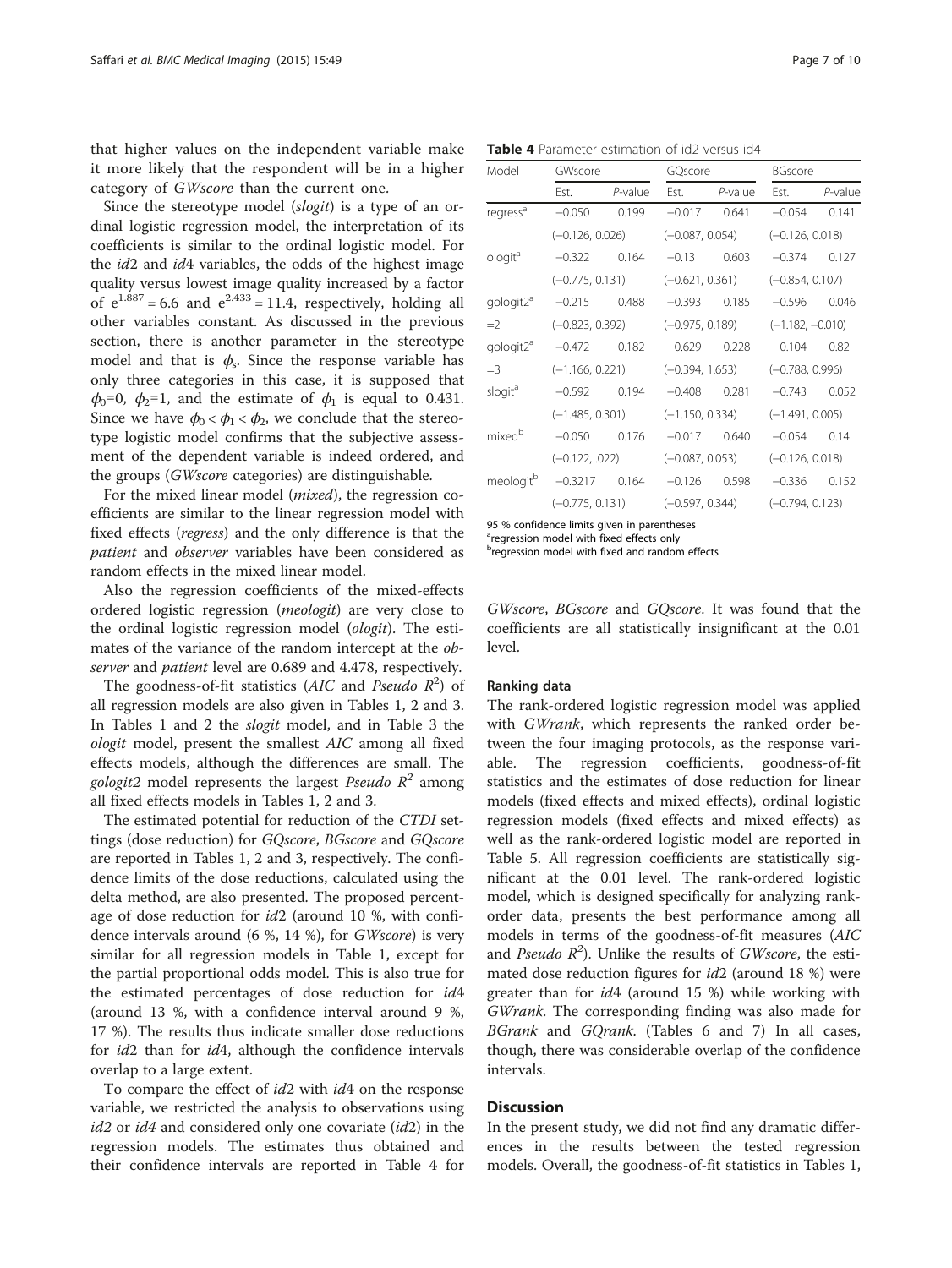<span id="page-7-0"></span>Table 5 Estimated parameters, Goodness-of-fit statistics and dose reduction of GWrank

| Model                 | Coefficient     |         |                 |         |                |         | Goodness-of-fit |              | Dose Reduction        |                         |
|-----------------------|-----------------|---------|-----------------|---------|----------------|---------|-----------------|--------------|-----------------------|-------------------------|
|                       | logCTDI         |         | id <sub>2</sub> |         | id4            |         | <b>AIC</b>      | Pseudo $R^2$ | id2                   | id4                     |
|                       | Est.            | P-value | Est.            | P-value | Est.           | P-value |                 |              |                       |                         |
| regress <sup>a</sup>  | 4.482           | < 0.001 | 0.850           | < 0.001 | 0.696          | < 0.001 | ٠               | 0.0959       | 17.27 %               | 14.38 %                 |
|                       | (3.981, 4.983)  |         | (0.673, 1.027)  |         | (0.518, 0.873) |         |                 |              | $(14.44\%$ , 20.11 %) | $(11.44\%$ , 17.32 %)   |
| ologit <sup>a</sup>   | 9.247           | < 0.001 | 1.780           | < 0.001 | 1.531          | < 0.001 | 2462.68         | 0.1138       | 17.51 %               | 15.26 %                 |
|                       | (8.126, 10.368) |         | (1.428, 2.132)  |         | (1.168, 1.894) |         |                 |              | $(14.99\%$ , 20.02 %) | $(12.51\% , 18.01\%)$   |
| rologit <sup>a</sup>  | 5.537           | < 0.001 | 1.232           | < 0.001 | 0.932          | < 0.001 | 1303.66         | 0.1493       | 19.95 %               | 15.49 %                 |
|                       | (4.734, 6.340)  |         | (0.969, 1.495)  |         | (0.666, 1.197) |         |                 |              | (17.06 %, 22.84 %)    | (12.24 %, 18.74 %)      |
| mixed <sup>b</sup>    | 4.482           | < 0.001 | 0.850           | < 0.001 | 0.696          | < 0.001 | 2670.66         | 0.0000       | 17.27 %               | 14.38 %                 |
|                       | (3.995, 4.970)  |         | (0.677, 1.023)  |         | (0.523, 0.869) |         |                 |              | $(14.51 \% 20.04 \%)$ | $(11.51 \% 17.24 \%)$   |
| meologit <sup>b</sup> | 9.267           | < 0.001 | 1.751           | < 0.001 | 1.549          | < 0.001 | 2452.89         | 0.0320       | 17.22 %               | 15.40 %                 |
|                       | (8.991, 9.543)  |         | (1.416, 2.086)  |         | (1.214, 1.885) |         |                 |              | (14.36 %, 20.07 %)    | $(12.43 \% , 18.36 \%)$ |

95 % confidence limits of each estimate given in parentheses

<sup>a</sup>regression model with fixed effects only

<sup>b</sup>regression model with fixed and random effects

[2](#page-5-0) and [3](#page-5-0) were similar in magnitude for all the tested models, with the exception of the *Pseudo*  $R^2$  values for the mixed effects models (mixed and meologit), which were considerably lower than for the models with fixed effects only. This is most likely due to the different numbers of parameters in the models. However, also with AIC, which is supposed to compensate for differences in the number of fitted parameters, slightly worse fit was found for the models including random effects.

The original study using the same data [[8\]](#page-9-0) applied a linear mixed model, corresponding to the analysis here described by the command mixed. The findings were basically the same in the new analysis, with significant differences between the normal dose reconstructions and all other schemes, as well as significant effects of the iterative algorithms applied to reduced-dose data, for all

the tested image quality criteria. In this study, we also added the estimation of potential dose reductions, which is important for clinical application of the results.

As for the regression coefficients, their values from the linear models should not be directly compared with those from the logistic models, due to entirely different principles for parametrization. It may be noted, though, that the addition of random effects in the linear models (mixed vs. regress) had no effect on the coefficient estimates and hardly any on the confidence limits. Among the logistic models, the most striking finding was the fact that with gologit2, different estimates were obtained when contrasting the two best categories than when contrasting the two worst categories (second vs. first gologit2 panel in Tables [1](#page-4-0), [2](#page-5-0) and [3\)](#page-5-0). This suggests that the proportional odds assumption may not have been

**Table 6** Estimated parameters, Goodness-of-fit statistics and dose reduction of BGrank

| Model                 | Coefficient          |         |                    |         |                    |         | Goodness-of-fit |              | Dose Reduction                         |                                             |
|-----------------------|----------------------|---------|--------------------|---------|--------------------|---------|-----------------|--------------|----------------------------------------|---------------------------------------------|
|                       | logCTDI              |         | id <sub>2</sub>    |         | id4                |         | <b>AIC</b>      | Pseudo $R^2$ | id <sub>2</sub>                        | id4                                         |
|                       | Est.                 | P-value | Est.               | P-value | Est.               | P-value |                 |              |                                        |                                             |
| regress <sup>a</sup>  | $-4.812$             | < 0.001 | $-0.863$           | < 0.001 | $-0.683$           | < 0.001 |                 | 0.1141       | 16.41 %                                | 13.24 %                                     |
|                       | (–5.299, –4.324)     |         | $(-1.035, -0.690)$ |         | $(-0.856, -0.511)$ |         |                 |              | $(13.82 \frac{6}{19.00 \frac{6}{19}})$ | $(10.53 \frac{6}{10.595} \frac{6}{10.505})$ |
| ologit <sup>a</sup>   | $-9.793$             | < 0.001 | $-1.734$           | < 0.001 | $-1.424$           | < 0.001 | 2420.57         | 0.1297       | 16.23 %                                | 13.53 %                                     |
|                       | $(-10.916, -8.671)$  |         | $(-2.081, -1.387)$ |         | $(-1.780, -1.067)$ |         |                 |              | (13.80 %, 18.65 %)                     | (10.86 %, 16.20 %)                          |
| rologit <sup>a</sup>  | $-5.344$             | < 0.001 | $-0.881$           | < 0.001 | $-0.836$           | < 0.001 | 1308.64         | 0.1461       | 15.20 %                                | 14.48 %                                     |
|                       | $(-6.116, -4.571)$   |         | $(-1.117, -0.645)$ |         | $(-1.081, -0.592)$ |         |                 |              | (12.01 %, 18.40 %)                     | $(11.10 \text{ %}, 17.87 \text{ %})$        |
| mixed <sup>b</sup>    | $-4.812$             | < 0.001 | $-0.862$           | < 0.001 | $-0.683$           | < 0.001 | 2617.17         | 0.000        | 16.41 %                                | 13.24 %                                     |
|                       | $(-5.286, -4.337)$   |         | $(-1.030, -0.694)$ |         | $(-0.851, -0.515)$ |         |                 |              | $(13.88\% , 18.94\%)$                  | (10.60 %, 15.88 %)                          |
| meologit <sup>b</sup> | $-10,460$            | < 0.001 | $-1.861$           | < 0.001 | $-1.545$           | < 0.001 | 2355.74         | 0.0086       | 16.30 %                                | 13.73 %                                     |
|                       | $(-10.633, -10.288)$ |         | $(-2.144, -1.579)$ |         | $(-1.846, -1.245)$ |         |                 |              | (14.01 %, 18.59 %)                     | (11.24 %, 16.23 %)                          |

95 % confidence limits of each estimate given in parentheses

<sup>a</sup>regression model with fixed effects only

bregression model with fixed and random effects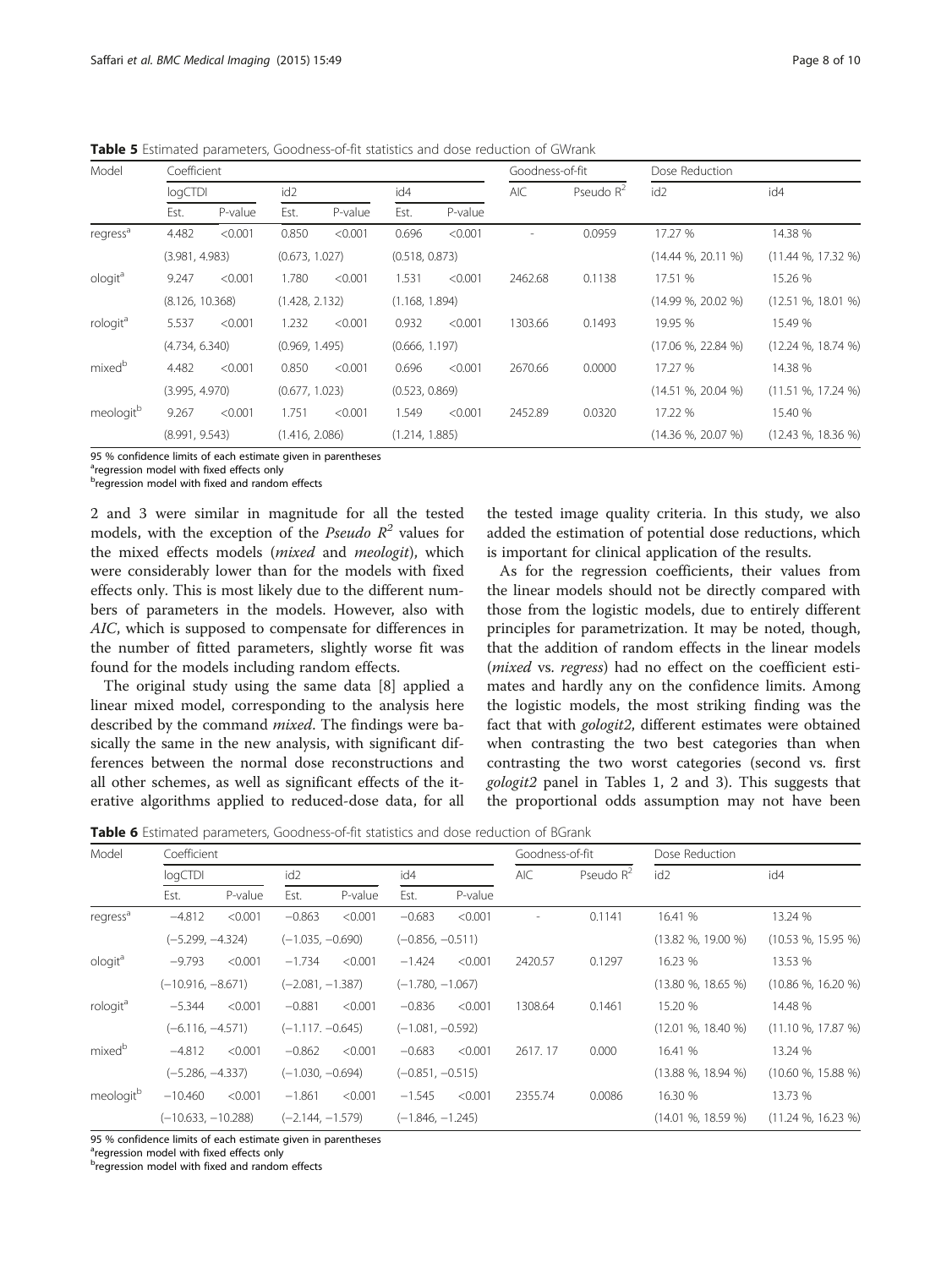<span id="page-8-0"></span>**Table 7** Estimated parameters, Goodness-of-fit statistics and dose reduction of GOrank

| Model                 | Coefficient         |         |                    |         |                    | Goodness-of-fit |                          | Dose Reduction |                            |                       |
|-----------------------|---------------------|---------|--------------------|---------|--------------------|-----------------|--------------------------|----------------|----------------------------|-----------------------|
|                       | logCTDI             |         | id <sub>2</sub>    |         | id4                |                 | <b>AIC</b>               | Pseudo $R^2$   | id2                        | id4                   |
|                       | Est.                | P-value | Est.               | P-value | Est.               | P-value         |                          |                |                            |                       |
| regress <sup>a</sup>  | $-4.671$            | < 0.001 | $-0.817$           | < 0.001 | $-0.463$           | < 0.001         | $\overline{\phantom{a}}$ | 0.1134         | 16.04 %                    | 9.43 %                |
|                       | $(-5.158, -4.183)$  |         | $(-.989, -0.644)$  |         | $(-0.635, -0.290)$ |                 |                          |                | $(13.36\%18.73\%)$         | $(6.44\% , 12.42\% )$ |
| ologit <sup>a</sup>   | $-9.433$            | < 0.001 | $-1.691$           | < 0.001 | $-1.033$           | < 0.001         | 2427.97                  | 0.1269         | 16.41 %                    | 10.37 %               |
|                       | $(-10.550, -8.317)$ |         | $(-2.039, -1.343)$ |         | $(-1.395, -0.672)$ |                 |                          |                | $(13.93\%$ , 18.88 %)      | $(7.39\%$ , 13.36 %)  |
| rologit <sup>a</sup>  | $-4.766$            | < 0.001 | $-0.709$           | < 0.001 | $-0.576$           | < 0.001         | 1337.79                  | 0.1270         | 13.81 %                    | 11.38 %               |
|                       | $(-5.516, -4.015)$  |         | $(-0.940, -0.477)$ |         | $(-0.823, -0.328)$ |                 |                          |                | $(10.23 \, %, 17.40 \, %)$ | $(7.35\% , 15.41\%)$  |
| mixed <sup>b</sup>    | $-4.671$            | < 0.001 | $-0.8167$          | < 0.001 | $-0.4625$          | < 0.001         | 2619.45                  | 0.0000         | 16.04 %                    | 9.43 %                |
|                       | $(-5.145, -4.196)$  |         | $(-0.985, -0.648)$ |         | $(-0.631, -0.294)$ |                 |                          |                | $(13.42 \% 18.66 \%)$      | $(6.51\% , 12.34\%)$  |
| meologit <sup>b</sup> | $-9.380$            | < 0.001 | $-1.680$           | < 0.001 | $-1.027$           | < 0.001         | 2367.96                  | 0.0105         | 16.40 %                    | 13.37 %               |
|                       | $(-9.506, -9.255)$  |         | $(-1.956, -1.405)$ |         | $(-1.331, -0.723)$ |                 |                          |                | $(13.91\%18.89\%)$         | $(7.45 \% 13.29 \%)$  |

95 % confidence limits of each estimate given in parentheses

<sup>a</sup>regression model with fixed effects only

<sup>b</sup>regression model with fixed and random effects

appropriate for these data. To test this, the commonly recommended procedure is to apply Brant's test [\[20](#page-9-0)]. Unfortunately, the Stata implementation of Brant's test (which only works with ologit) does not allow nominal or random effects, so we were not able to carry out a formal test of this assumption. Also, when comparing the logistic models ologit and meologit, the addition of random effects had only a minute effect on the estimates. It should be kept in mind that when there are two crossed random effects in the model (in this case patient and observer), the integration method used by Stata is Laplacian integration, in which the parameter estimates are biased. In the variance components, the bias of the estimates tends to be more prominent than in the estimates of the fixed effects due to the Laplacian approximation [[14](#page-9-0)].

For all the tested models (except gologit2 at the highest level), the regression coefficients had larger values for  $id4$  than for  $id2$ , which was expected from previous knowledge about the algorithms, with id4 differing more from the standard algorithm than id2. The confidence intervals, though, overlapped to a large extent. The difference between id4 and id2 was also not significant when tested formally (Table [4\)](#page-6-0).

More interesting from an application point of view are probably the estimates of potential dose reductions. Here all the regression models that summarize the different image quality levels gave similar results for the three image quality scores, with somewhat larger estimates for id4 than for id2, as expected, but widely overlapping confidence intervals. For gologit2, contrasting the highest quality levels gave smaller estimates than contrasting the lowest levels for both  $id4$  and  $id2$ . A possible interpretation is that it will be more difficult to maintain the probability of producing images of excellent

quality by applying the new reconstruction algorithms while reducing the radiation dose than to maintain the probability of producing images of clinically acceptable quality. Thus, the somewhat different results for the two levels seem, to some extent, to answer different research questions. The fact that, in general, non-significant results were obtained when contrasting the highest quality levels may be related both to the weaker effect at this level and to a loss of power when more parameters are estimated from the same data.

When analyzing the rank-order data (Tables [5](#page-7-0)–7), the regression model specifically designed for this type of data, rologit, yielded much better fit (lower AIC and higher Pseudo  $R^2$ ). A surprising finding was that with the ranking data, larger effects, and thus larger dose reduction estimates, were found for id2 than for id4. The difference was even greater with rologit. However, again the two confidence intervals overlap.

Broadly speaking, the results of our comparison did not give any clear-cut empirical evidence for selecting the most appropriate regression model for analyzing visual grading data in medical imaging, except for choosing rologit when analyzing rank data. Thus, the selection of model must be based on other considerations.

The use of linear models for analyzing ordinal scale data is generally discouraged in statistical textbooks. Also, on theoretical grounds, it is commonly recommended to handle variables such as *patient* and *observer* in our study as random effects, since they both represent samples from larger populations. This would speak in favor of the *meologit* approach when analyzing absolute scores. The greatest problem of this model appears to be the proportional odds assumption (parallel regression assumption), which may well have been violated by our